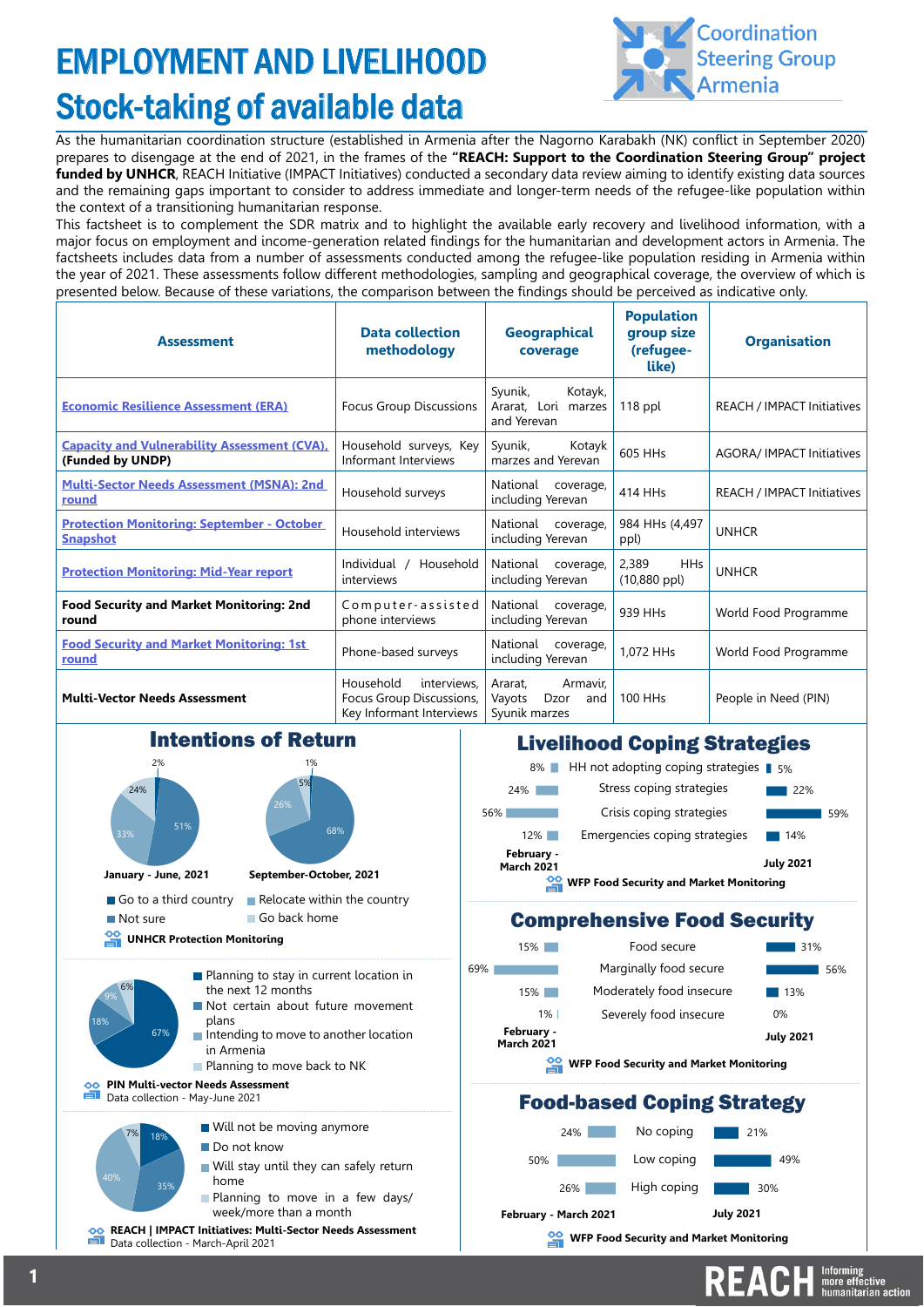# EMPLOYMENT AND LIVELIHOOD Stock-taking of available data





## Main Employment Sector of HH Heads *(before the NK conflict)*



REACH **Informing**